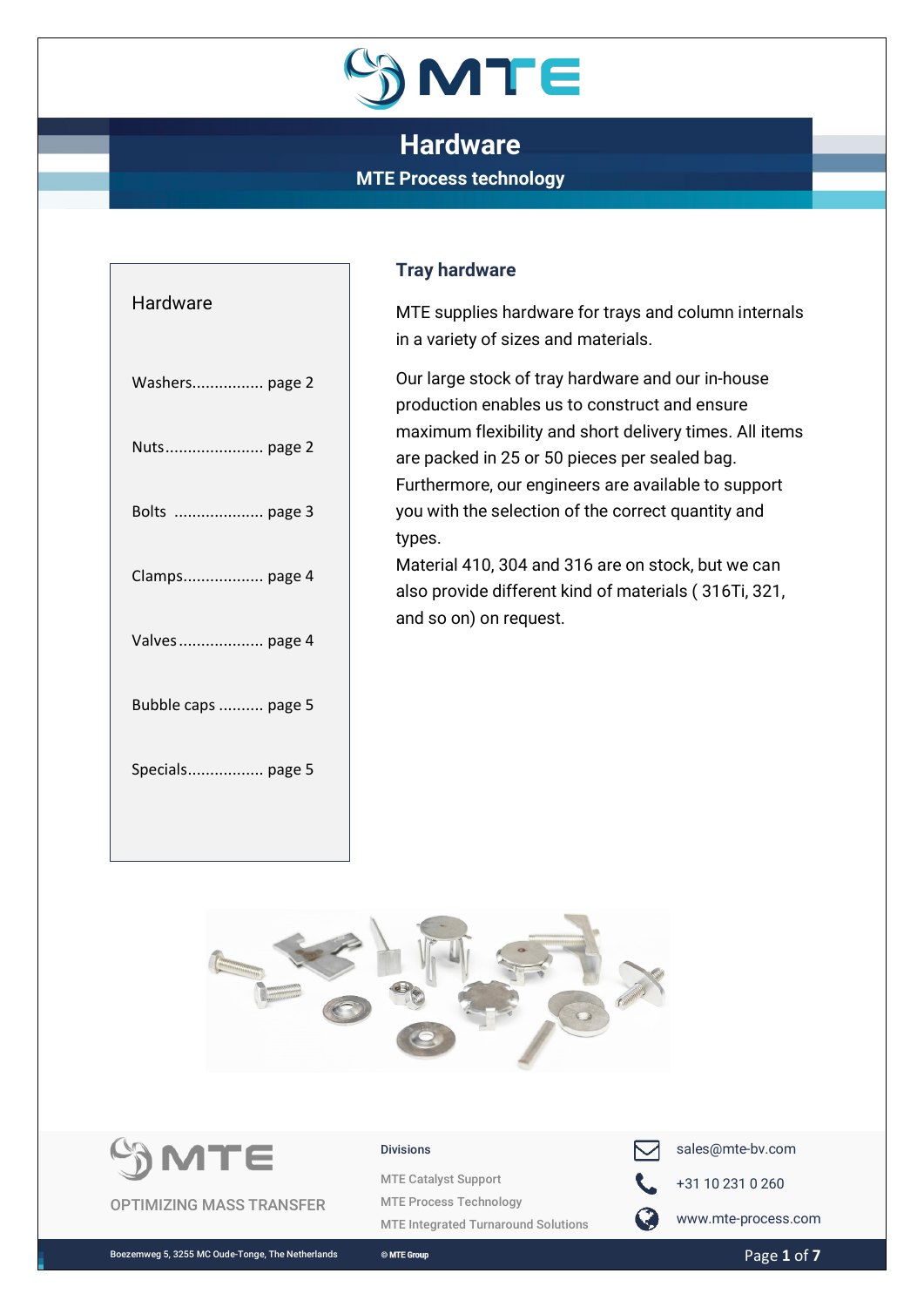

<span id="page-1-0"></span>

| <b>Washers</b> |                               |                         |
|----------------|-------------------------------|-------------------------|
| Art. Nr.       | <b>Description</b>            | Size (mm)               |
| MW-45-25-4     | Manway Washer (sikking plate) | $45 \times 25 \times 4$ |
| $W-25-11-2$    | Washer                        | 25x11x2                 |
| W-32-11-2      | Washer                        | 32 X 11 x 2             |
| W-40-11-2      | Washer                        | $40 \times 11 \times 2$ |
| W-45-11-2      | Washer                        | 45x11x2                 |
| W-45-13-2      | Washer                        | $45 \times 13 \times 2$ |
| W-50-11-2      | Washer                        | 50x11x2                 |
| DW-25-11-2     | Domed Washer                  | 25x11x2                 |
| DW-32-11-2     | Domed Washer                  | $32 \times 11 \times 2$ |
| DW-38-11-2     | Domed Washer                  | $38 \times 11 \times 2$ |
| DW-45-11-2     | Domed Washer                  | 45x11x2                 |
| GW-32-11       | Gasket Washer (fiberglass)    | $32 \times 11$          |
| GW-38-11       | Gasket Washer (fiberglass)    | $39 \times 11$          |
| GW-45-11       | Gasket Washer (fiberglass)    | 45 x 11                 |
| GW 50-11       | Gasket Washer (fiberglass)    | 50 x 11                 |



<span id="page-1-1"></span>

| <b>Nuts</b> |                    |                 |
|-------------|--------------------|-----------------|
| Art. .Nr.   | <b>Description</b> | <b>Size</b>     |
| SN-38       | Standard nut       | 3/8"            |
| SN-10       | Standard nut       | M <sub>10</sub> |
| SN-12       | Standard nut       | M <sub>12</sub> |
| SN-16       | Standard nut       | M <sub>16</sub> |



Standard materials (AISI 304/304S, AISI 316/316L, AISI 410/410S) available in stock.

Special materials: 1.4462, Titanium, Monel® alloy 400/625, AISI 904L on request.



OPTIMIZING MASS TRANSFER

#### Divisions

MTE Catalyst Support MTE Process Technology MTE Integrated Turnaround Solutions



+31 10 231 0 260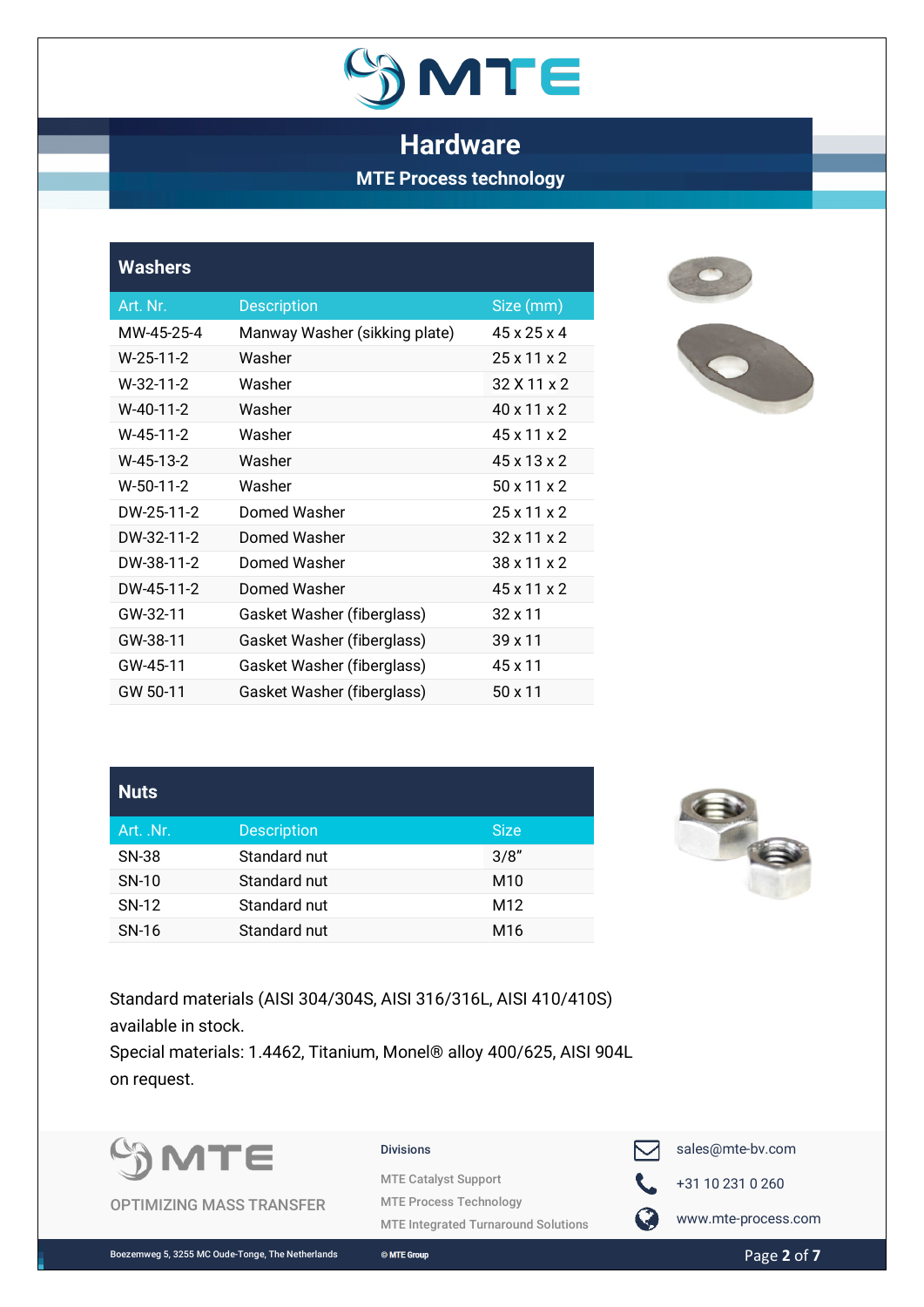

<span id="page-2-0"></span>

| <b>Bolts</b> |                                          |                 |             |
|--------------|------------------------------------------|-----------------|-------------|
| Art. Nr      | <b>Description</b>                       | <b>Diameter</b> | Length (mm) |
| SB-38-25     | <b>Standard Bolt</b>                     | 3/8"            | 25          |
| SB-38-35     | <b>Standard Bolt</b>                     | 3/8"            | 35          |
| SB-38-50     | <b>Standard Bolt</b>                     | 3/8"            | 50          |
| SB-8-25      | <b>Standard Bolt</b>                     | M <sub>8</sub>  | 25          |
| SB-8-30      | <b>Standard Bolt</b>                     | M <sub>8</sub>  | 30          |
| SB-10-25     | <b>Standard Bolt</b>                     | M10             | 25          |
| SB-10-30     | <b>Standard Bolt</b>                     | M10             | 30          |
| SB-10-35     | <b>Standard Bolt</b>                     | M10             | 35          |
| SB-10-40     | <b>Standard Bolt</b>                     | M10             | 40          |
| SB-10-50     | <b>Standard Bolt</b>                     | M10             | 50          |
| SB-12-30     | Standard Bolt                            | M12             | 30          |
| SB-12-40     | Standard Bolt                            | M12             | 40          |
| SB-12-50     | <b>Standard Bolt</b>                     | M12             | 50          |
| SB-16-40     | <b>Standard Bolt</b>                     | M16             | 40          |
| SB-16-50     | Standard Bolt                            | M <sub>16</sub> | 50          |
| SB-16-60     | Standard Bolt                            | M16             | 60          |
| DS-10-50     | MANWAY D-Shape Stud<br>(flatted 1 side)  | M10             | 50          |
| DS-38-50     | MANWAY D-Shape Stud<br>(flatted 1 side)  | 3/8''           | 50          |
| DS-10-50     | MANWAY D-Shape Stud<br>(flatted 2 sides) | M10             | 50          |
|              |                                          |                 |             |



Standard materials (AISI 304/304S, AISI 316/316L, AISI 410/410S) available in stock. Special materials: 1.4462, Titanium, Monel® alloy 400/625, AISI 904L

on request.



OPTIMIZING MASS TRANSFER

### Divisions

MTE Catalyst Support MTE Process Technology MTE Integrated Turnaround Solutions



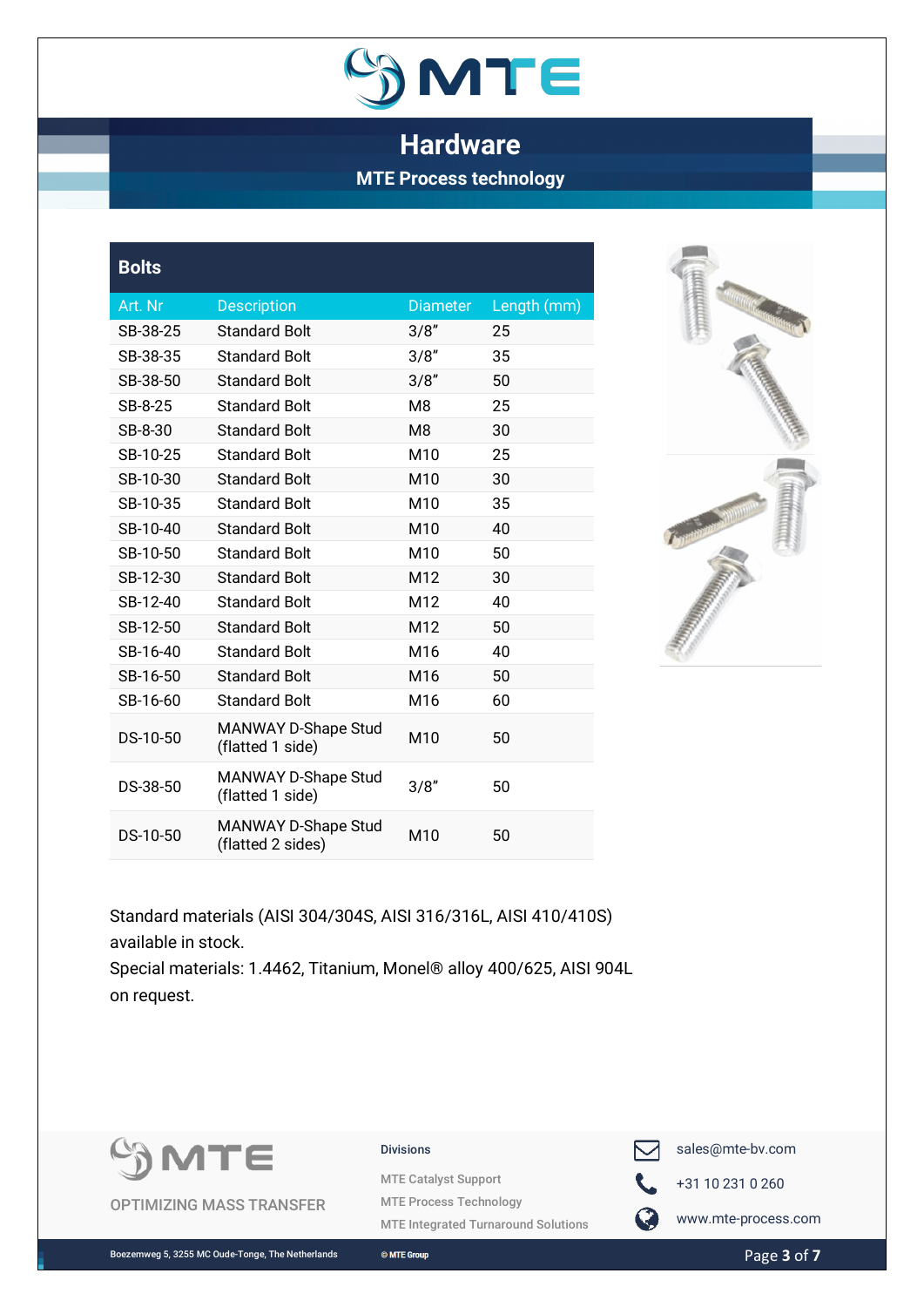

<span id="page-3-0"></span>

| <b>Clamps</b> |                                                         |                                |
|---------------|---------------------------------------------------------|--------------------------------|
| Art. Nr.      | <b>Description</b>                                      | <b>Detail</b>                  |
| OC.           | One way universal clamp                                 |                                |
| $OC-10-50$    | One way universal clamp with<br>welded bolt M10 x 50 mm | With round hole                |
| TC-10-50      | Two way universal clamp with<br>welded bolt M10 x 50 mm | With D-hole                    |
| WC.           | Wedge clamp 1,4-2 mm                                    | $8,5 \times 1,5 \times 1,5$ mm |



<span id="page-3-1"></span>

| <b>Valves</b>        |                |                 |             |
|----------------------|----------------|-----------------|-------------|
| <b>Description</b>   | Thickness (mm) | Leg length (mm) | Length (mm) |
| Snap in valve type 1 | 1,5            | 11,1            | 12,7        |
| Snap in valve type 2 | 2,0            | 11,1            | 12,7        |
| MV1 valve            | 1,5            | 11,1            | 12,7        |
| MV1 valve            | 2,0            | 11,1            | 12,7        |
| MV4 valve            | 1,5            | 14,3            | on request  |
| MV4 valve            | 2,0            | 14,3            | on request  |



Standard materials (AISI 304/304S, AISI 316/316L, AISI 410/410S) available in stock.

Special materials: 1.4462, Titanium, Monel® alloy 400/625, AISI 904L on request.



OPTIMIZING MASS TRANSFER

### Divisions

MTE Catalyst Support MTE Process Technology MTE Integrated Turnaround Solutions



sales@mte-bv.com

+31 10 231 0 260



**WWW.mte-process.com**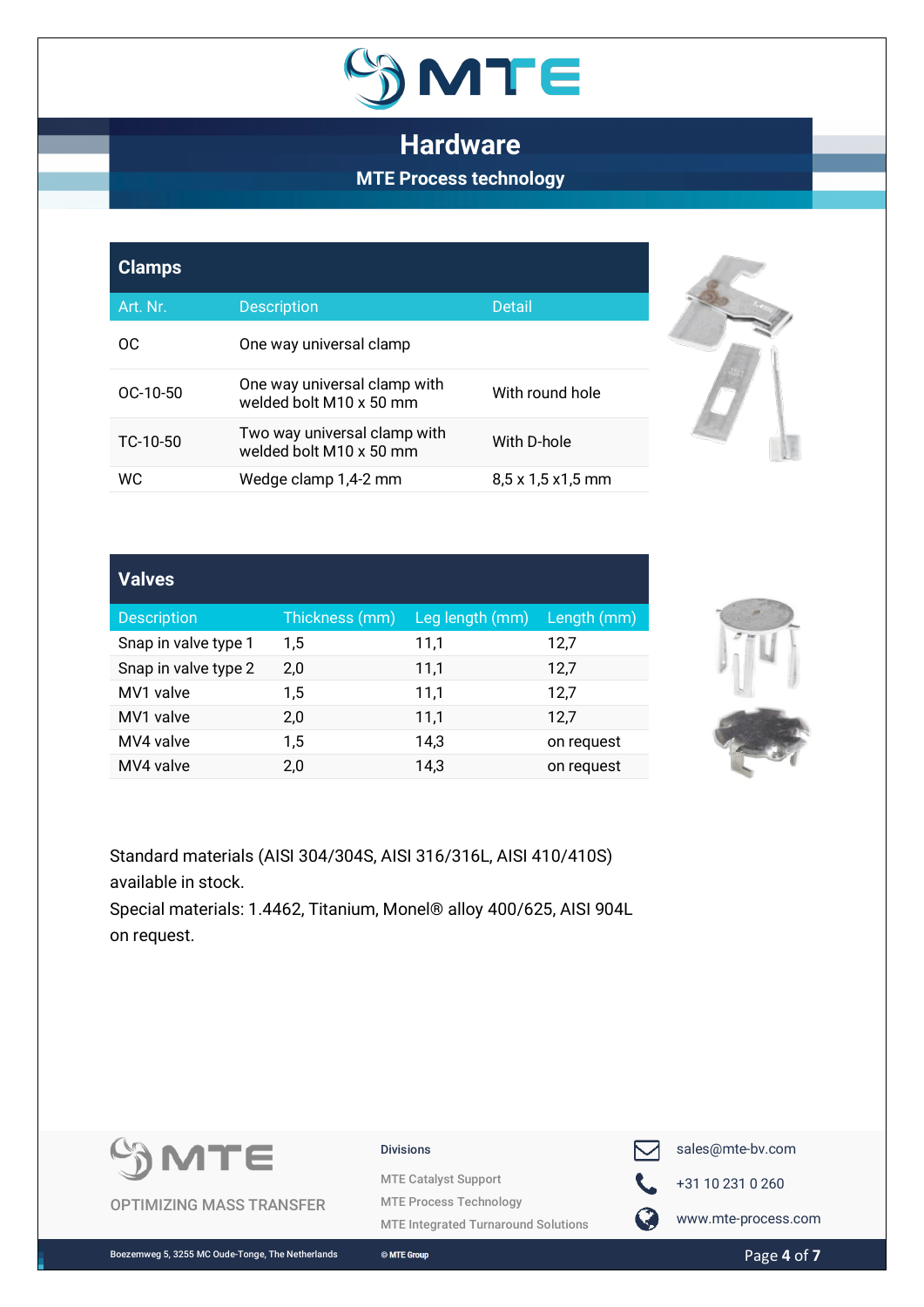

<span id="page-4-0"></span>

| <b>Bubble caps</b>         |             |
|----------------------------|-------------|
| <b>Description</b>         | <b>Size</b> |
| Bubble cap standard slot   | 2"          |
| Bubble cap standard slot   | 4"          |
| Bubble cap standard slot   | 6''         |
| Bubble cap standard slot   | various     |
| Bubble cap customized slot | 2"          |
| Bubble cap customized slot | 4"          |
| Bubble cap customized slot | 6"          |
| Bubble cap customized slot | various     |



<span id="page-4-1"></span>

| <b>Specials</b> |                    |                           |  |
|-----------------|--------------------|---------------------------|--|
| Art. Nr         | <b>Description</b> | Size (mm)                 |  |
| W               | Wedge M410         | $8,4 \times 1,5 \times 1$ |  |
| $LT - 1,5$      | Lug type 102T      | $1.5\,$                   |  |
| JB              | J- Bolts           | various                   |  |
| $BP-2$          | <b>Beam Plate</b>  | 2,0                       |  |
| <b>SP</b>       | <b>Seal Plate</b>  | 80 x 20 x 1,5             |  |
| НC              | Hinge Clamp        | Unique design             |  |

### Materials hardware

Standard materials (AISI 304/304S, AISI 316/316L, AISI 410/410S) available in stock. Special materials: 1.4462, Titanium, Monel® alloy 400/625, AISI 904L on request.

To order and for additional information, support or (special) requests, please contact our sales department: [sales@mte-bv.com.](mailto:sales@mte-bv.com)



OPTIMIZING MASS TRANSFER

#### Divisions

MTE Catalyst Support MTE Process Technology MTE Integrated Turnaround Solutions



 $\Box$  sales@mte-bv.com



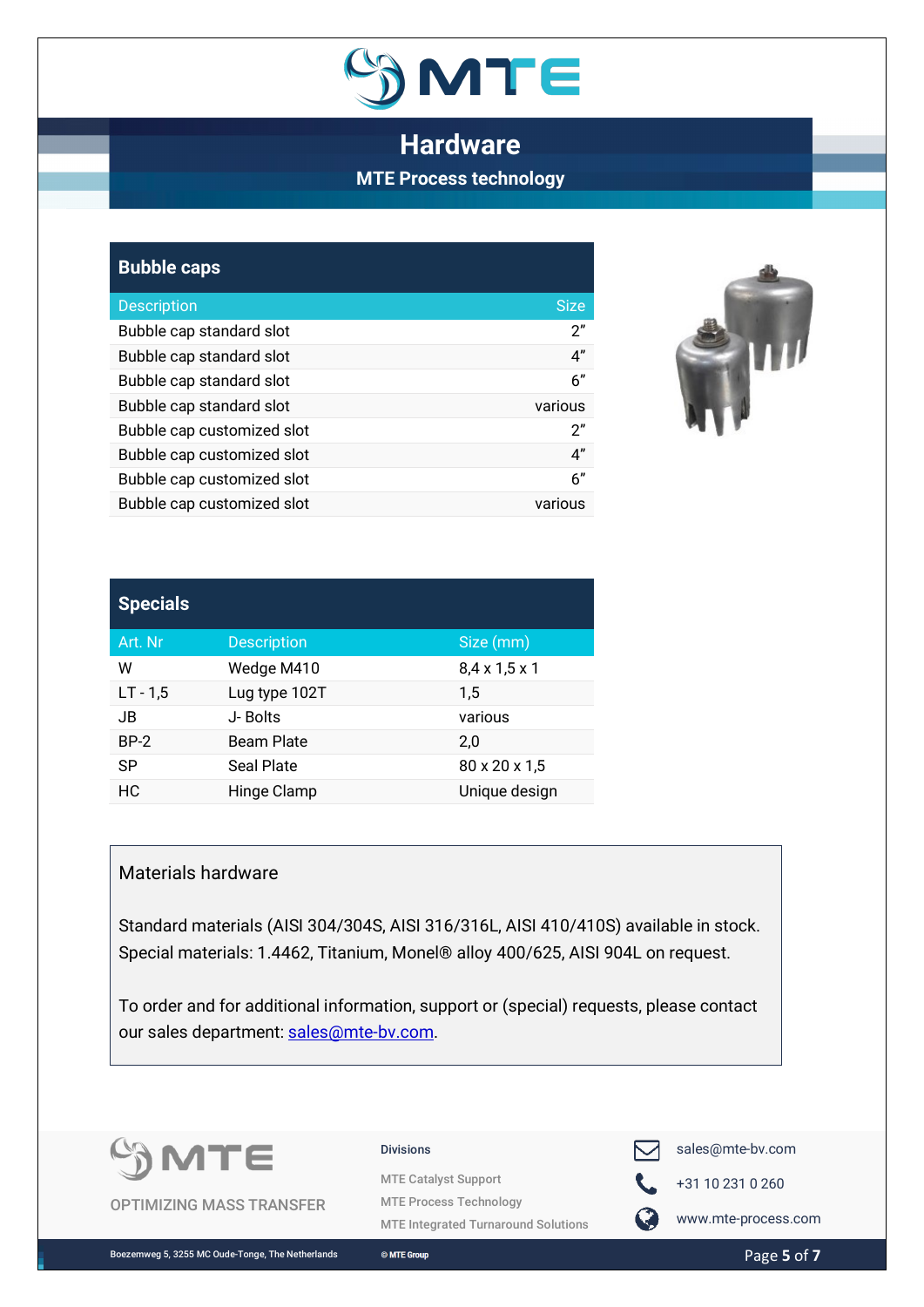

## Troubleshooting

Many column failures are caused by malfunctioning of the column internals or trays. Due to our broad experience in a variety of applications, MTE is able to analyse your column failure. We can provide you with a solution, either just in the form of an advice or a turn-key solution.

## On site hardware

MTE supplies hardware for trays and column internals in a variety of sizes and materials. This can be packed and delivered by our own logistics, or, for more convenience during turnarounds, we can place a fully loaded hardware trailer, stacked with items preferred by the end user. We assist in handling storage and can refill items on a very short period.

MTE's engineers have the long-time experience to support you with your selection of the correct quantity and types. Almost all hardware is produced in the factory of MTE to ensure maximum flexibility and short delivery times.

## Site- and turnaround services

Deciding to work with MTE means you can rely on a very high service level, technical competence and broad application knowledge. The mass transfer equipment factory is situated in the Netherlands, which guarantees short delivery times and excellent quality. We have a very open approach towards our customers. You are always welcome to inspect the progress in our factory during production at any time.

## Replacement

MTE produces mass transfer equipment in a variety of materials. MTE has a one-stopshop with up to date machinery dedicated for production of mass transfer equipment. We are able to produce most column internal or tray type currently on the market. Both can be built from scratch or replicated from customer supplied drawings.

During turnarounds MTE can act as a partner for any urgent repair or troubleshoot action related to mass transfer equipment. With MTE's in-house test facility, functionality tests can be executed to ensure whether the equipment is up to its task.



OPTIMIZING MASS TRANSFER

#### Divisions

MTE Catalyst Support MTE Process Technology MTE Integrated Turnaround Solutions



sales@mte-bv.com